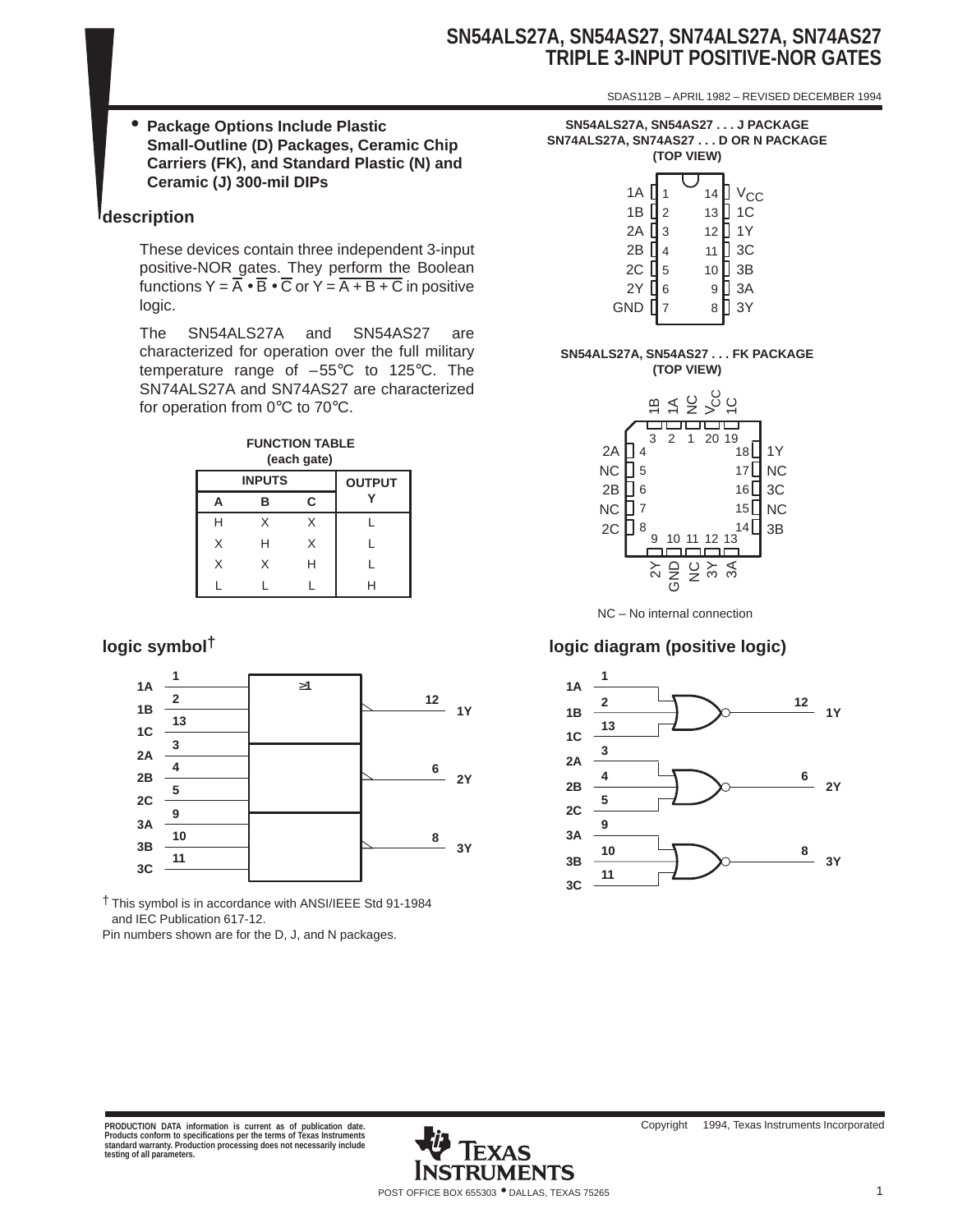# **SN54ALS27A, SN54AS27, SN74ALS27A, SN74AS27 TRIPLE 3-INPUT POSITIVE-NOR GATES**

SDAS112B – APRIL 1982 – REVISED DECEMBER 1994

## **absolute maximum ratings over operating free-air temperature range (unless otherwise noted)†**

† Stresses beyond those listed under "absolute maximum ratings" may cause permanent damage to the device. These are stress ratings only, and functional operation of the device at these or any other conditions beyond those indicated under "recommended operating conditions" is not implied. Exposure to absolute-maximum-rated conditions for extended periods may affect device reliability.

## **recommended operating conditions**

|                 |                                | SN54ALS27A |            | SN74ALS27A       |            |            | <b>UNIT</b> |             |
|-----------------|--------------------------------|------------|------------|------------------|------------|------------|-------------|-------------|
|                 |                                | <b>MIN</b> | <b>NOM</b> | <b>MAX</b>       | <b>MIN</b> | <b>NOM</b> | <b>MAX</b>  |             |
| $V_{CC}$        | Supply voltage                 | 4.5        | 5          | 5.5              | 4.5        | 5          | 5.5         |             |
| V <sub>IH</sub> | High-level input voltage       | 2          |            |                  | 2          |            |             |             |
|                 |                                |            |            | $0.8^{\ddagger}$ |            |            | 0.8         | $\vee$      |
| $V_{IL}$        | Low-level input voltage        |            |            | $0.7\$           |            |            |             |             |
| I <sub>OH</sub> | High-level output current      |            |            | $-0.4$           |            |            | $-0.4$      | mA          |
| $I_{OL}$        | Low-level output current       |            |            |                  |            |            | 8           | mA          |
| $ \mathsf{T_A}$ | Operating free-air temperature | $-55$      |            | 125              |            |            | 70          | $^{\circ}C$ |

‡ Applies over temperature range –55°C to 70°C

§ Applies over temperature range 70°C to 125°C

#### **electrical characteristics over recommended operating free-air temperature range (unless otherwise noted)**

| <b>PARAMETER</b> | <b>TEST CONDITIONS</b>     |                         |              | SN54ALS27A |            | SN74ALS27A  |            |            | <b>UNIT</b> |
|------------------|----------------------------|-------------------------|--------------|------------|------------|-------------|------------|------------|-------------|
|                  |                            |                         | <b>MIN</b>   | <b>TYP</b> | <b>MAX</b> | <b>MIN</b>  | <b>TYP</b> | <b>MAX</b> |             |
| V <sub>IK</sub>  | $V_{\text{CC}} = 4.5 V,$   | $I_1 = -18$ mA          |              |            | $-1.5$     |             |            | $-1.5$     | $\vee$      |
| VOH              | $V_{CC}$ = 4.5 V to 5.5 V, | $I_{OH} = -0.4$ mA      | $V_{CC} - 2$ |            |            | $V_{CC}$ -2 |            |            | $\vee$      |
|                  | $V_{C}C = 4.5 V$           | $I_{OL} = 4 mA$         |              | 0.25       | 0.4        |             | 0.25       | 0.4        | $\vee$      |
| VOL              |                            | $I_{OL} = 8 \text{ mA}$ |              |            |            |             | 0.35       | 0.5        |             |
| Ш                | $V_{CC}$ = 5.5 V,          | $V_I = 7 V$             |              |            | 0.1        |             |            | 0.1        | mA          |
| ŀщ               | $V_{CC}$ = 5.5 V,          | $V_1 = 2.7 V$           |              |            | 20         |             |            | 20         | μA          |
| ŀщ.              | $V_{CC}$ = 5.5 V,          | $V_1 = 0.4 V$           |              |            | $-0.1$     |             |            | $-0.1$     | mA          |
| $10^{\#}$        | $V_{\rm CC}$ = 5.5 V,      | $V_{\Omega} = 2.25 V$   | $-20$        |            | $-112$     | $-30$       |            | $-112$     | mA          |
| <sup>I</sup> CCH | $V_{\rm CC}$ = 5.5 V,      | $V_1 = 0$               |              | 0.97       | 1.8        |             | 0.97       | 1.8        | mA          |
| <b>ICCL</b>      | $V_{CC}$ = 5.5 V,          | $V_1 = 4.5 V$           |              | 2          | 4          |             | 2          | 4          | mA          |

 $\overline{\P}$  All typical values are at V<sub>CC</sub> = 5 V, T<sub>A</sub> = 25°C.

# The output conditions have been chosen to produce a current that closely approximates one half of the true short-circuit output current, I<sub>OS</sub>.

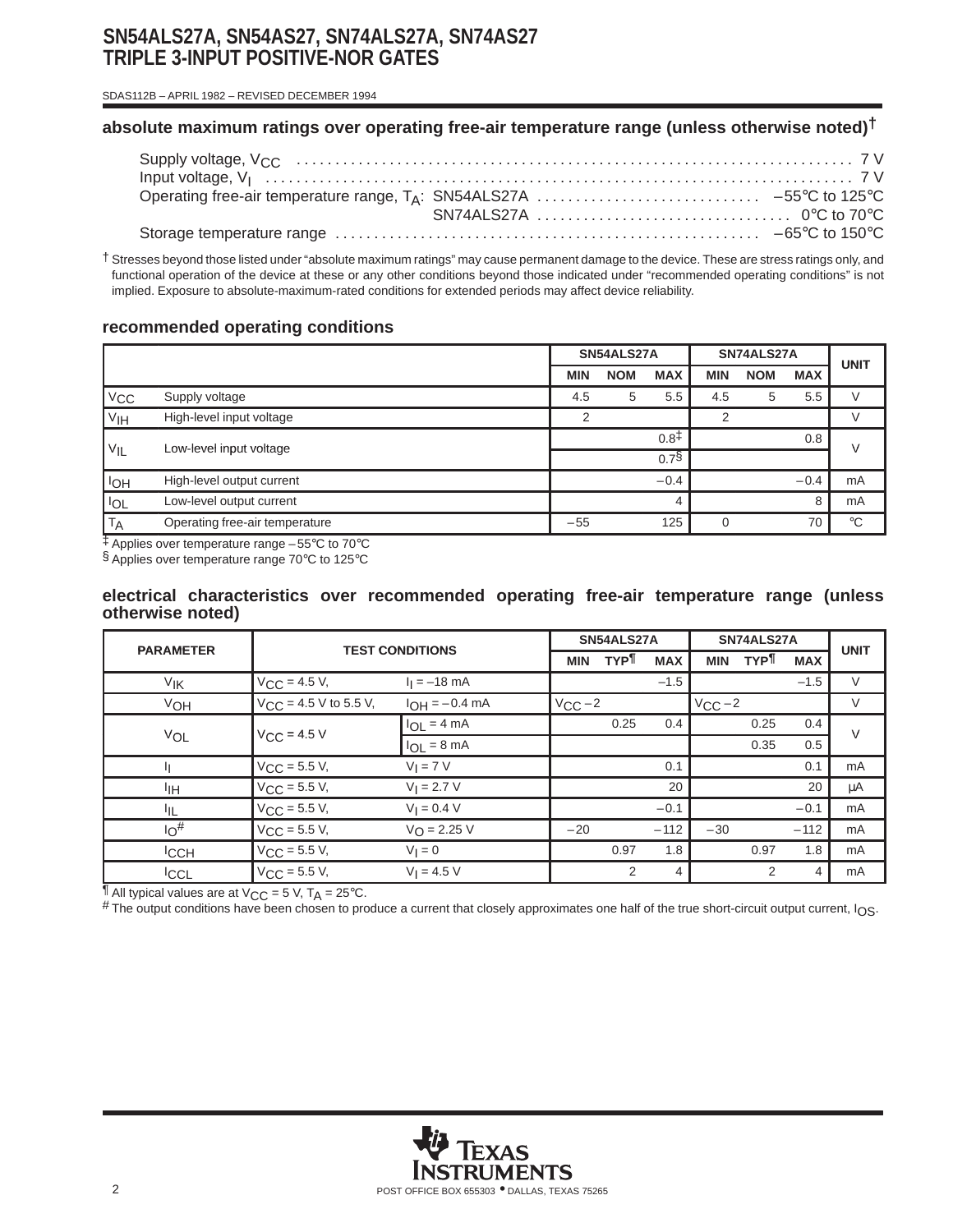# **SN54ALS27A, SN54AS27, SN74ALS27A, SN74AS27 TRIPLE 3-INPUT POSITIVE-NOR GATES**

SDAS112B – APRIL 1982 – REVISED DECEMBER 1994

## **switching characteristics (see Figure 1)**

| <b>PARAMETER</b> | <b>FROM</b><br>(INPUT) | ТО<br>(OUTPUT) | $V_{CC}$ = 4.5 V to 5.5 V,<br>$C_L = 50$ pF,<br>$R_L$ = 500 $\Omega$ ,<br>$T_A$ = MIN to MAXT | <b>UNIT</b> |            |            |    |
|------------------|------------------------|----------------|-----------------------------------------------------------------------------------------------|-------------|------------|------------|----|
|                  |                        |                | SN54ALS27A                                                                                    |             | SN74ALS27A |            |    |
|                  |                        |                | <b>MIN</b>                                                                                    | <b>MAX</b>  | <b>MIN</b> | <b>MAX</b> |    |
| <sup>t</sup> PLH | A, B, or C             |                |                                                                                               | 26          |            | 15         | ns |
| <b>t</b> PHL     |                        |                |                                                                                               |             |            | 9          |    |

† For conditions shown as MIN or MAX, use the appropriate value specified under recommended operating conditions.

## **absolute maximum ratings over operating free-air temperature range (unless otherwise noted)‡**

‡ Stresses beyond those listed under "absolute maximum ratings" may cause permanent damage to the device. These are stress ratings only, and functional operation of the device at these or any other conditions beyond those indicated under "recommended operating conditions" is not implied. Exposure to absolute-maximum-rated conditions for extended periods may affect device reliability.

#### **recommended operating conditions**

|                 |                                | <b>SN54AS27</b> |            | <b>SN74AS27</b> | <b>UNIT</b> |            |            |             |
|-----------------|--------------------------------|-----------------|------------|-----------------|-------------|------------|------------|-------------|
|                 |                                | <b>MIN</b>      | <b>NOM</b> | <b>MAX</b>      | <b>MIN</b>  | <b>NOM</b> | <b>MAX</b> |             |
| $V_{\rm CC}$    | Supply voltage                 | 4.5             | 5          | 5.5             | 4.5         | 5          | 5.5        |             |
| V <sub>IH</sub> | High-level input voltage       | າ               |            |                 | ⌒           |            |            |             |
| $V_{IL}$        | Low-level input voltage        |                 |            | 0.8             |             |            | 0.8        |             |
| loh             | High-level output current      |                 |            | $-2$            |             |            | $-2$       | mA          |
| <b>IOL</b>      | Low-level output current       |                 |            | 20              |             |            | 20         | mA          |
| <b>TA</b>       | Operating free-air temperature | $-55$           |            | 125             |             |            | 70         | $^{\circ}C$ |

#### **electrical characteristics over recommended operating free-air temperature range (unless otherwise noted)**

| <b>PARAMETER</b> | <b>TEST CONDITIONS</b>     |                         | <b>SN54AS27</b>   |             |            | <b>SN74AS27</b> | <b>UNIT</b> |            |    |
|------------------|----------------------------|-------------------------|-------------------|-------------|------------|-----------------|-------------|------------|----|
|                  |                            |                         | <b>MIN</b>        | <b>TYPS</b> | <b>MAX</b> | <b>MIN</b>      | <b>TYPS</b> | <b>MAX</b> |    |
| V <sub>IK</sub>  | $V_{\text{CC}} = 4.5 V,$   | $I_1 = -18$ mA          |                   |             | $-1.2$     |                 |             | $-1.2$     | V  |
| VOH              | $V_{CC}$ = 4.5 V to 5.5 V, | $I_{OH} = -2 mA$        | $V_{\text{CC}}-2$ |             |            | $V_{CC}$ -2     |             |            | V  |
| VOL              | $V_{CC}$ = 4.5 V,          | $I_{OL}$ = 20 mA        |                   | 0.35        | 0.5        |                 | 0.35        | 0.5        | V  |
| Щ                | $V_{CC}$ = 5.5 V,          | $V_I = 7 V$             |                   |             | 0.1        |                 |             | 0.1        | mA |
| ŀщ               | $V_{CC}$ = 5.5 V,          | $V_1 = 2.7 V$           |                   |             | 20         |                 |             | 20         | μA |
| ЧL               | $V_{CC}$ = 5.5 V,          | $V_1 = 0.4 V$           |                   |             | $-0.5$     |                 |             | $-0.5$     | mA |
| $I_{\bigcirc}$   | $V_{CC}$ = 5.5 V,          | $V_{\text{O}} = 2.25 V$ | $-30$             |             | $-112$     | $-30$           |             | $-112$     | mA |
| <b>ICCH</b>      | $V_{CC}$ = 5.5 V,          | $V_1 = 0$               |                   | 4           | 6.4        |                 | 4           | 6.4        | mA |
| <b>ICCL</b>      | $V_{\rm CC}$ = 5.5 V,      | $V_1 = 4.5 V$           |                   | 10.6        | 17.1       |                 | 10.6        | 17.1       | mA |

§ All typical values are at  $V_{CC}$  = 5 V, T<sub>A</sub> = 25°C.

¶ The output conditions have been chosen to produce a current that closely approximates one half of the true short-circuit output current, IOS.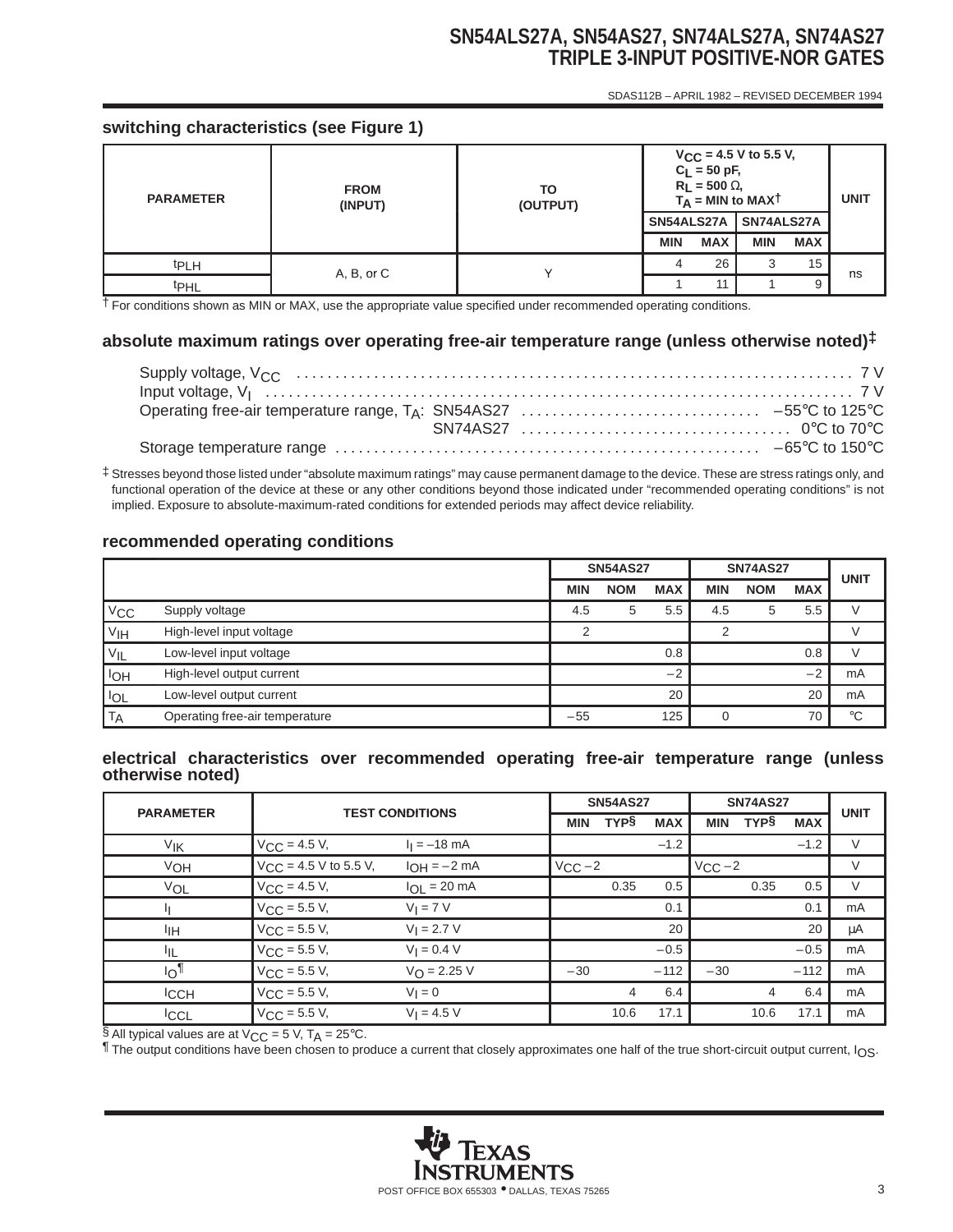# **SN54ALS27A, SN54AS27, SN74ALS27A, SN74AS27 TRIPLE 3-INPUT POSITIVE-NOR GATES**

SDAS112B – APRIL 1982 – REVISED DECEMBER 1994

## **switching characteristics (see Figure 1)**

| <b>PARAMETER</b> | <b>FROM</b><br>(INPUT) | TO<br>(OUTPUT) | $V_{CC}$ = 4.5 V to 5.5 V,<br>$C_L = 50$ pF,<br>$R_L$ = 500 $\Omega$ ,<br>$T_A$ = MIN to MAXT |            |                 |            | <b>UNIT</b> |
|------------------|------------------------|----------------|-----------------------------------------------------------------------------------------------|------------|-----------------|------------|-------------|
|                  |                        |                | <b>SN54AS27</b>                                                                               |            | <b>SN74AS27</b> |            |             |
|                  |                        |                | <b>MIN</b>                                                                                    | <b>MAX</b> | <b>MIN</b>      | <b>MAX</b> |             |
| <sup>t</sup> PLH | A, B, or C             |                |                                                                                               | 6.5        |                 | 5.5        | ns          |
| <b>t</b> PHL     |                        |                |                                                                                               | 5          |                 | 4.5        |             |

† For conditions shown as MIN or MAX, use the appropriate value specified under recommended operating conditions.